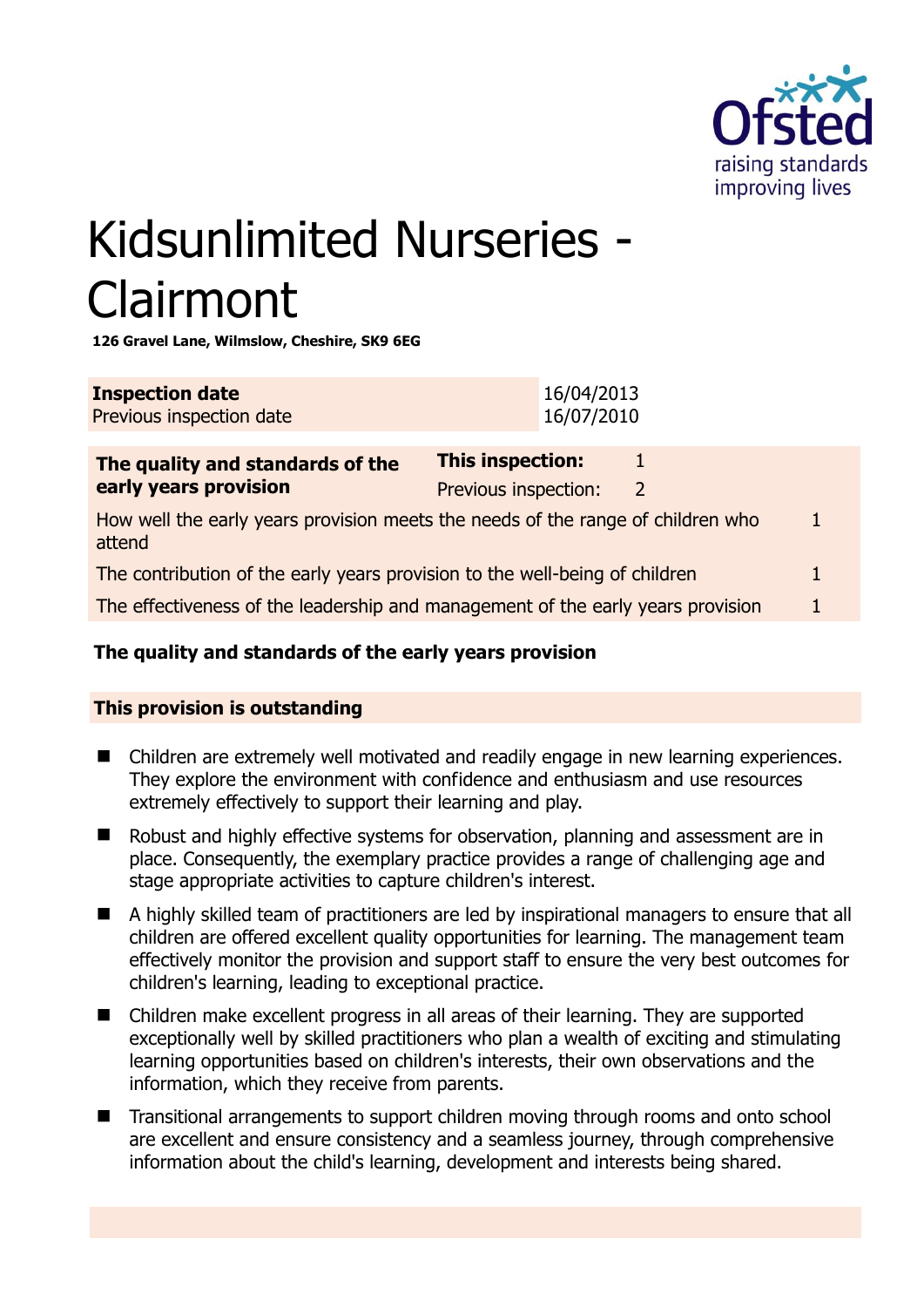# **Information about this inspection**

Inspections of registered early years provision are:

- scheduled at least once in every inspection cycle the current cycle ends on 31 July 2016
- scheduled more frequently where Ofsted identifies a need to do so, for example where provision was previously judged inadequate
- brought forward in the inspection cycle where Ofsted has received information that suggests the provision may not be meeting the legal requirements of the Early Years Foundation Stage or where assessment of the provision identifies a need for early inspection
- **•** prioritised where we have received information that the provision is not meeting the requirements of the Early Years Foundation Stage and which suggests children may not be safe
- scheduled at the completion of an investigation into failure to comply with the requirements of the Early Years Foundation Stage.

#### **Inspection activities**

- The inspector observed activities in all rooms and the outdoor learning environment.
- $\blacksquare$ The inspector spoke to the management team, parents, practitioners and children throughout the inspection.
- The inspector conducted joint observations with the deputy manager.
- The inspector looked at all required documentation, sampled policies and procedures and an example of children's developmental records in each room.

**Inspector**  Ron Goldsmith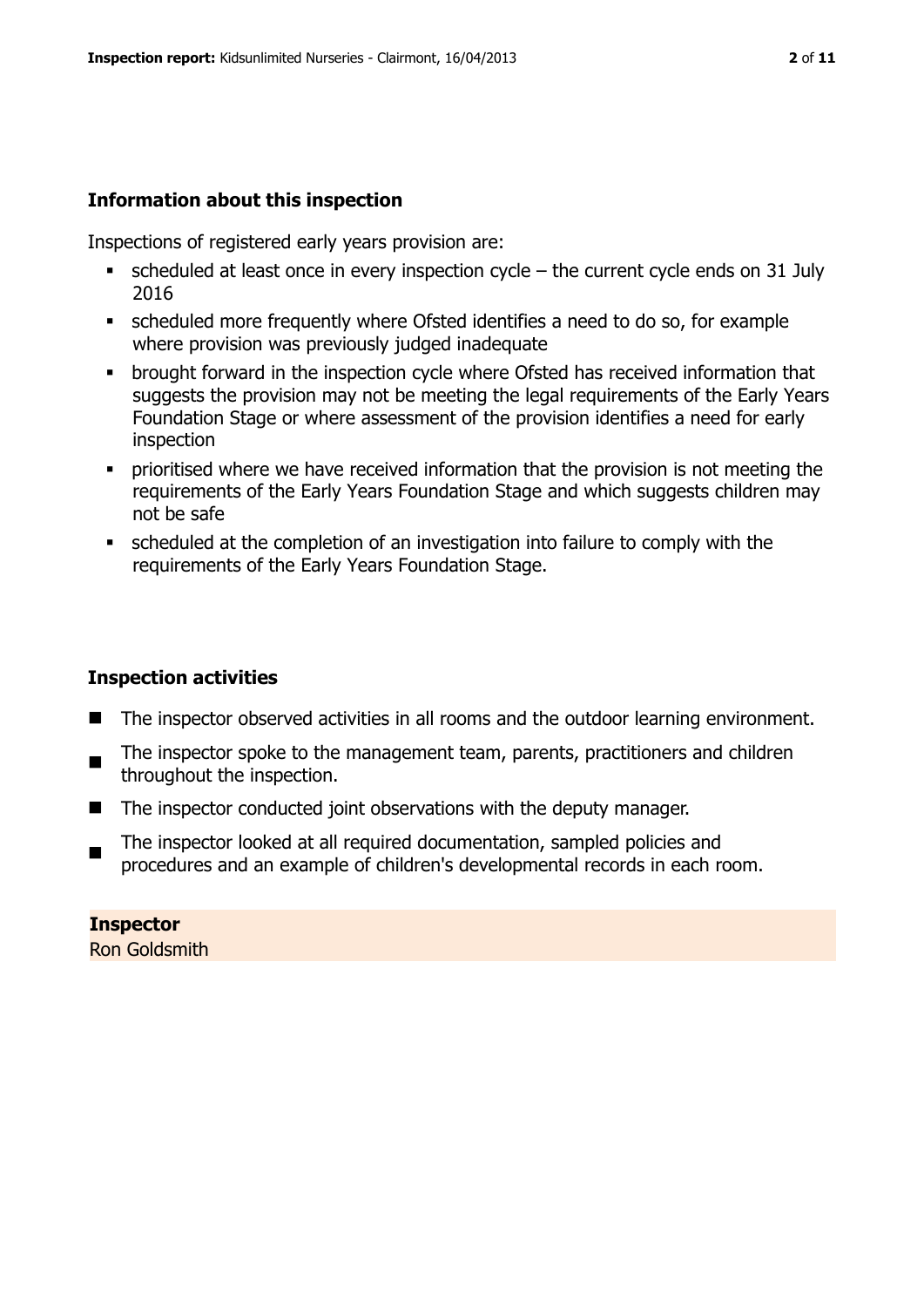# **Full Report**

#### **Information about the setting**

Kidsunlimited Nurseries - Clairmont in Wilmslow, Cheshire was registered in 1983 and is part of a large nursery chain run by Kidsunlimited. It operates from five rooms in a two storey house and a separate single storey baby unit on the same site, which has three rooms. There are enclosed areas available for outdoor play. The nursery is registered on the Early Years Register. There are currently 103 children from birth to five years old on roll. The nursery provides funded early education for two-, three- and four-year-old children. Children with special educational needs and/or disabilities attend the nursery, as do children, who speak English as an additional language.

The provision opens Monday to Friday, all year round, except for bank holidays. Sessions are from 7.30am until 6pm. Children attend for a variety of sessions. There is a total of 31 staff, of which 28 work directly with the children. Of these, 21 hold appropriate early years qualifications. One member of staff holds Qualified Teacher Status. The setting receives support from the local authority.

#### **What the setting needs to do to improve further**

#### **To further improve the quality of the early years provision the provider should:**

 $\blacksquare$  enhance opportunities for children to further investigate the natural world, such as by implementing plans to develop a growing area for children to plant and tend their own vegetables.

#### **Inspection judgements**

#### **How well the early years provision meets the needs of the range of children who attend**

Practitioners have an outstanding knowledge of the Early Years Foundation Stage and use this extremely well to support children in their learning and development. The childcentred environment is decidedly appealing and contains a variety of rich and imaginative resources, which dynamically promote children's learning through a wide range of learning experiences. There are several rooms where practitioners care for babies, toddlers and pre-school children. Practitioners ensure that the activities in each room, whether adult-led or child-initiated, inspire children to become highly motivated learners. For example, preschool children go on a bug hunt in the garden and talk about what they need to find bugs and where they might be. They identify that magnifying glasses will help them to see small tiny things and establish, through discussion, that they might hide under trees and leaves for protection. Practitioners leading the activity introduce and discuss key words and concepts, skilfully extending children's language by modelling and posing questions,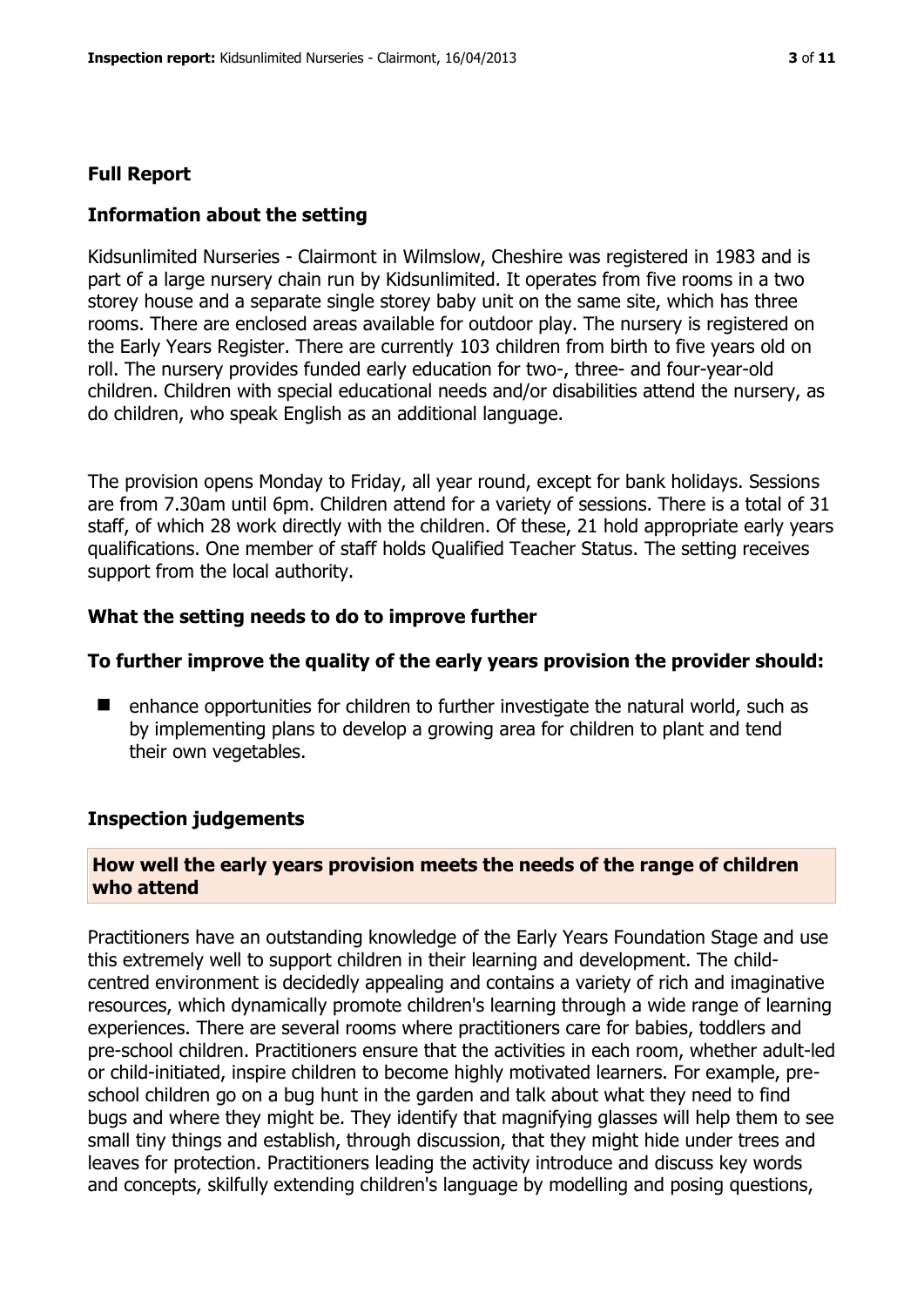such as 'how many legs will insects have?' When children find small feathers, practitioners encourage children to explore their own ideas by asking where they might come from and will it be a small or large bird'? Children use tools, such as trowels to lift earth and dig and when they discover an insect, they shout out gleefully, 'I've found one'. In this way, staff skilfully impact on the quality of children's learning by developing the inquisitiveness of children and encouraging them to explore and think about the world around them. This teaching promotes children's language and recall skills and has a positive impact on their capacity to learn.

Children are extremely confident and self-assured, exploring their surroundings with a huge level of enthusiasm. The outside area is very well resourced and imaginative and further plans are in place to develop a vegetable patch. Children explore the woodland and nature trail by confidently climbing amongst the trees and on the outdoor structures. They devise games of their own under canopies and small den areas. The stimulating environment combines a range of natural objects, such as bamboo plants, which rustle in the wind, with bright and imaginative and resources that significantly enhances children's learning. For example, the inclusion of streamers and wind chimes, which help children consider the natural world further through exploring the effects of wind. Children use the outdoor environment with huge enjoyment and engage in independent and imaginative play. All areas of learning are exceptionally well promoted in the outdoors, which children enjoy accessing on a daily basis.

The interests of individual children are integrated into planning activities, which inspire and challenge them. As a result, each individual child makes rapid progress. Children with special educational needs and/or disabilities are very much included in what the nursery plans and through strong partnership with parents and external agencies, the setting ensures children make the best possible progress. Practitioners ensure that they support children's personal, social and emotional development through building on their first-hand experiences. For example, when children show an interest in pirates, the setting uses this as a vehicle to drive their learning in all the areas. Children, who speak English as an additional language receive high levels of individual support and practitioners ensure that their home languages and cultures are well represented in the nursery through the use of relevant words and pictures.

Management ensure that there is robust observation and assessment procedures in place to monitor children as they work towards the early learning goals and develop the necessary skills to support their readiness for school. The next steps in children's development are clearly identified as highly skilled practitioners use a development tracker. Practitioners frequently identify children's skills and assess if they are emerging, developing or embedded. This is rigorously monitored to ensure that it is accurate and precise. Parents contribute to children's learning by undertaking observations at home and commenting in daily diaries. Practitioners undertake initial assessments, which are shared and revisited with parents, to identify children's developmental starting points upon entry and when they have been at the setting for some months. This allows a consistent approach in supporting children's needs between home and nursery. Parents are kept very well informed of their child's progress through parents' evenings, assessments, newsletters and daily verbal feedback. A parent nursery association meeting is also held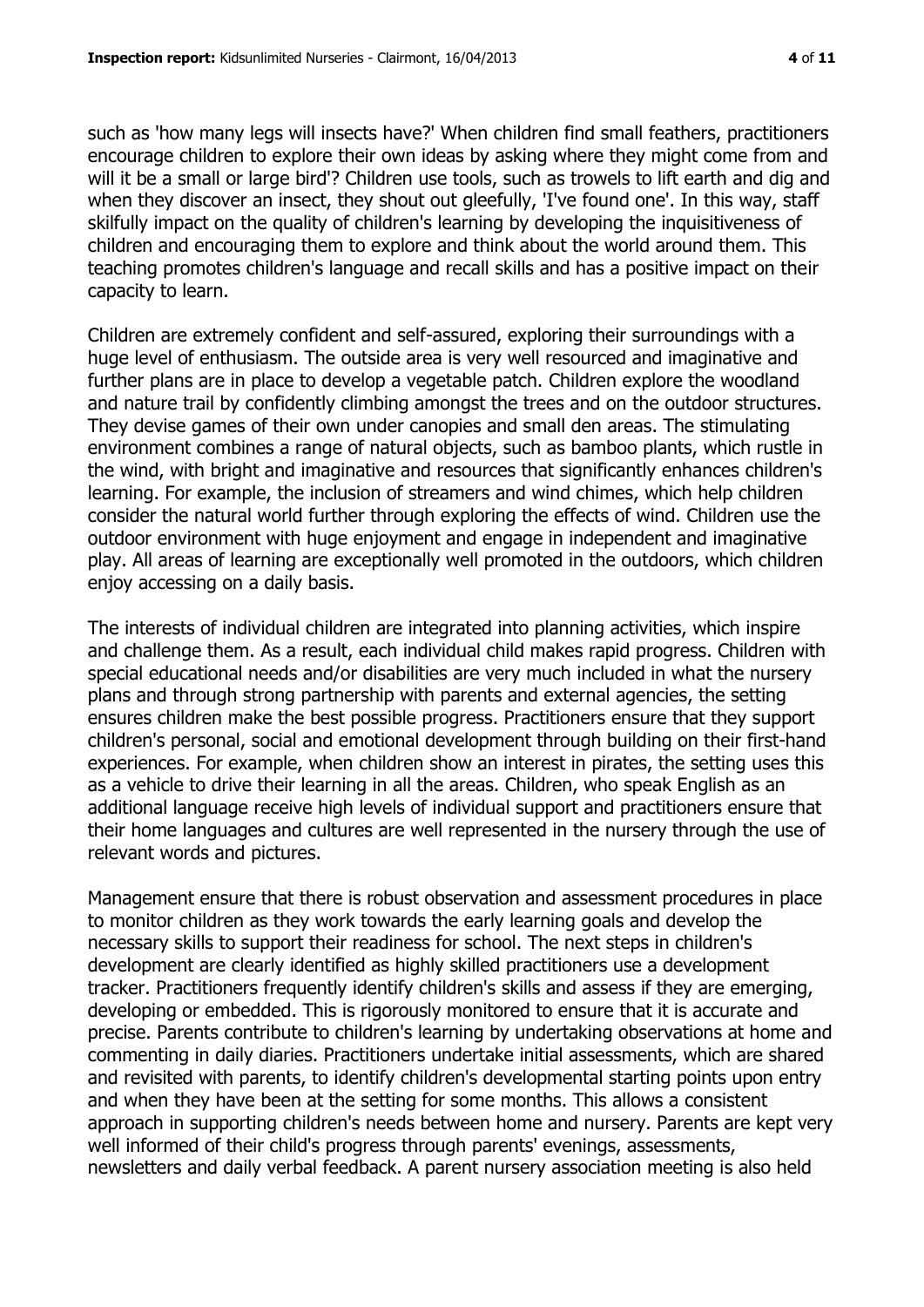frequently to strengthen partnership working and as forum to exchange, inform and influence what the nursery is able to do.

#### **The contribution of the early years provision to the well-being of children**

Children are extremely happy and settled in the warm and welcoming environment. They demonstrate an exceptionally strong sense of security and belonging within the setting. The key person system is very well established and practitioners have an excellent understanding of their roles and responsibilities to meet the needs of the children in their own key group. Consequently, children form strong attachments, enhancing their sense of security and belonging. The preparation and support given to children by practitioners through transitions to school or through the nursery to their new rooms is extensive. Their key person visits with them and they are sensitively encouraged to begin new relationships with the practitioners and the children. Therefore, children are very happy and settled in this nursery. Parents are consulted and the amount of time this takes is dependent on the parents' wishes and their children's individual needs. As a result, children feel confident as they change rooms and this helps them to build close relationships.

Practitioners are highly skilled in recognising the uniqueness of each child and providing for their individual needs and interests. Babies are confident to explore their surroundings safe in the knowledge they have the support of nurturing practitioners and feel secure. They form close attachments to the practitioners and enjoy cuddles with them as they listen to music or explore the different shape, weight and texture of natural objects in treasure baskets. Children are extremely well nourished. They readily drink water and practitioners ensure this is available to them at all times by taking water bottles with their photographs on to the outdoor areas. Children enjoy healthy snacks of fresh fruit and eat well-balanced and nutritious meals. Food is freshly prepared everyday on the premises and this helps children to establish healthy eating habits. Children serve themselves sweet and sour chicken with rice and vegetables and display exemplary good manners by waiting for all children to have food on their plates before eating. They happily sit in small key person groups at mealtimes and they talk happily with their friends and practitioners, which successfully promotes their conversational skills. Babies demonstrate independent self-care skills, as practitioners encourage them to feed themselves.

Practitioners respect children's individual care needs and routines very well, allowing them to access the bathroom and wash their hands independently before meals and after messy play activities. All children benefit from fresh air daily as they have an abundance of opportunities to enjoy the outdoor environment in all weathers. An interesting outdoor nature trail forms part of the garden of the nursery. This means that children have excellent opportunities to explore and practise their physical skills in an exciting and stimulating environment. Practitioners implement Forest School principles to ensure that children get the maximum learning opportunities outdoors, including how to manage risk successfully. Practitioners are fully aware of their responsibilities in keeping children safe and are vigilant, while allowing them to have sufficient challenge in their physical play. For example, the nature trail offers ample opportunity for the children to stretch their abilities and take risks, for example, by climbing trees at a low-level, under close supervision.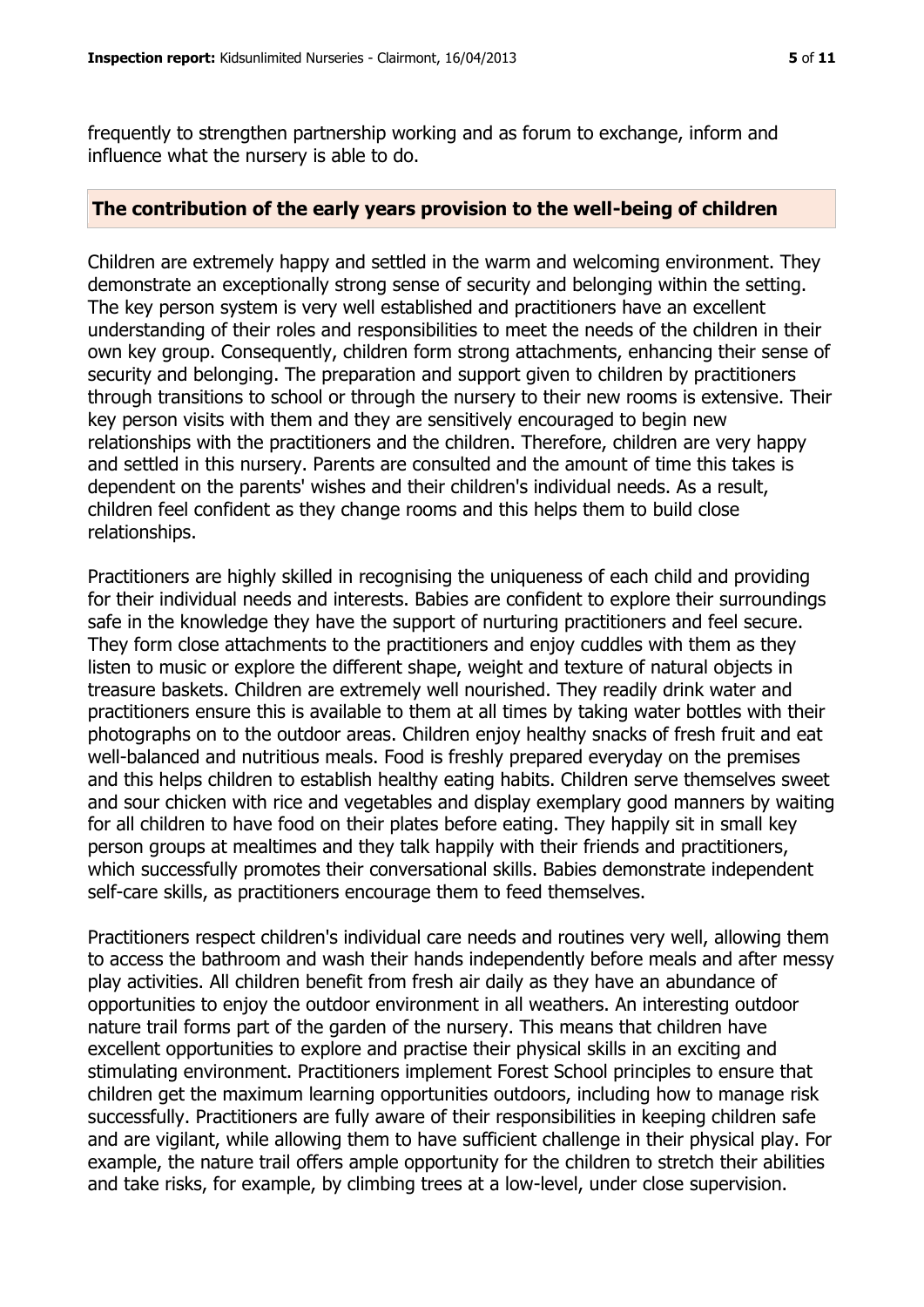Children are developing high levels of self-esteem because practitioners are attentive and value their contributions. Practitioners act as good role models, so that children learn about sharing and turn-taking and practitioners skilfully help them to share popular resources. Children learn about respect and consideration for others and enjoy participating in activities, which create resources for a nursery in Africa. For example, children send pictures and help to raise money for an African charity and when a member of staff comes back from the nursery, they use information and photographs to learn more about the country. In this way, children gain an excellent understanding of their own and others' cultures, beliefs and lifestyles. A wide-ranging assortment of toys, resources and books that reflect positive images of the diverse society are also in place to support children's learning of the wider world.

# **The effectiveness of the leadership and management of the early years provision**

Leadership is inspirational. The registered provider and management team pursue excellence in all areas. Leaders and managers have consistently high expectations for the quality of care that is offered to children and families. All documentation and procedures are robustly reviewed and updated to ensure that all requirements of the Early Years Foundation Stage are exceptionally well met. Comprehensive policies and procedures are reviewed regularly to ensure that they meet the safeguarding and welfare requirements of the Early Years Foundation Stage and reflect the outstanding practice.

Confidentiality is maintained as records are stored securely and only shared with relevant parties. Managers and practitioners have embraced the culture of self-evaluation and their high aspirations ensure continued improvements are detailed in comprehensive development plans for the nursery. All parents contribute to the evaluation through a parents' forum, questionnaires and daily interaction with staff. Rigorous recruitment procedures ensure that all practitioners are suitable to work with children. A thorough induction programme provides excellent support, encourages teamwork and sets very high standards.

A high quality performance and appraisal monitoring system is implemented to ensure that training and professional development is tailored to both the practitioners' needs and to those of the nursery. Managers consistently observe and review the work of practitioners, which significantly enhances the quality of teaching and learning. Practitioners' individual skills are recognised and they work well together as a team. The result is that they feel valued and are motivated. The premises are secure throughout, so no unauthorised person is able to gain access. Rigorous risk assessments of the premises and outings, completion of regular fire drills and qualified first aiders means that children's well-being is paramount.

All practitioners demonstrate a comprehensive knowledge of the safeguarding policies and procedures. Completion of child protection training means that managers and practitioners are up to date with current practices and able to implement them effectively if they have a concern about a child's welfare. There is a very positive partnership with parents. They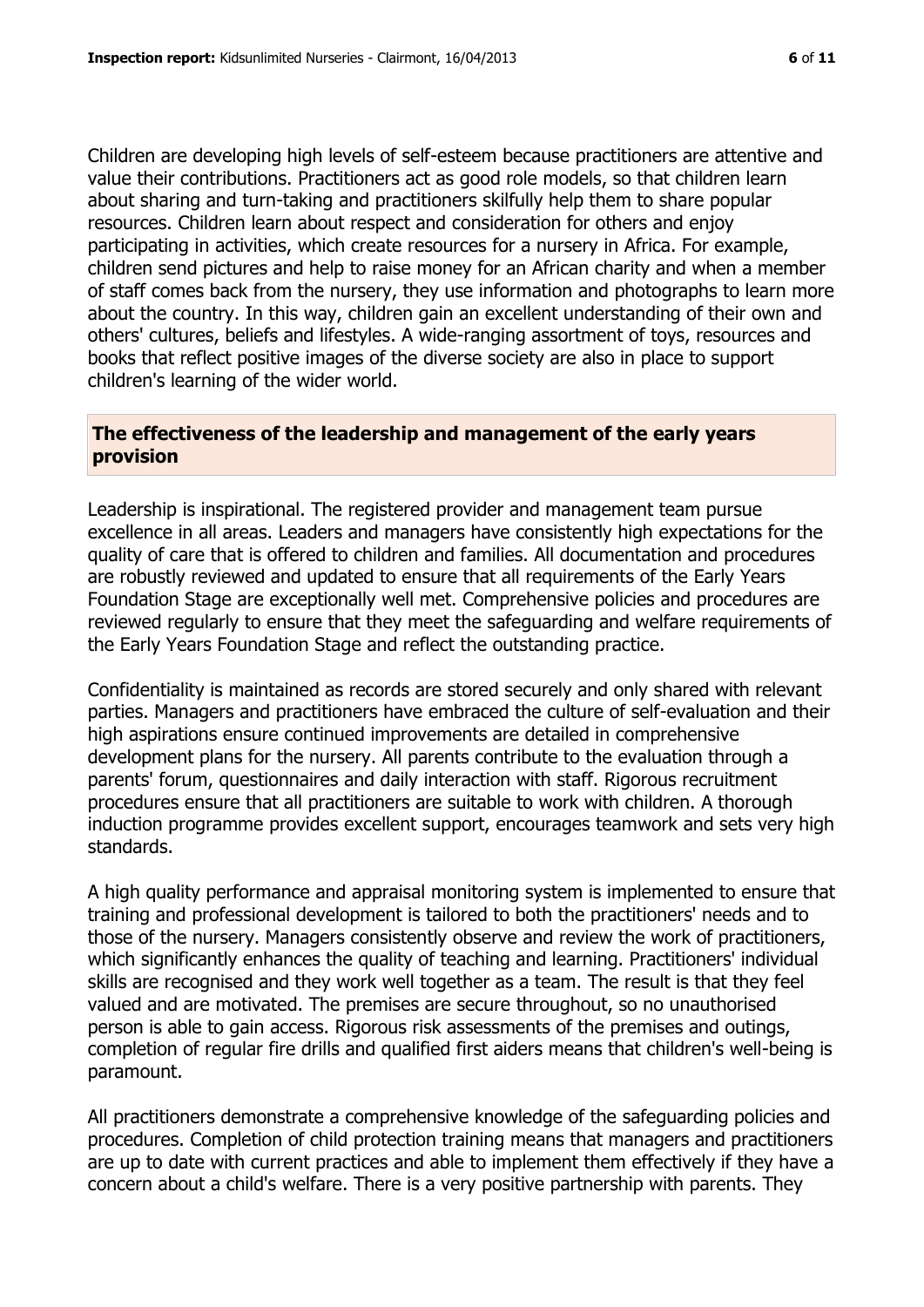express how they are welcomed into the nursery and how they are positively encouraged to be involved in the children's learning. Families are invited to bring an added dimension, enhancing the learning experience for all children. For example, parents and grandparents' days, enable the involvement of all those, who want to be to become fully immersed in nursery life. Parents are extremely complementary about the nursery and the service it provides. They comment on the 'high competence of the practitioners', the quality of learning experiences, which they are provided with and the effectiveness of the key person system. Exemplary partnerships with external agencies involved in supporting children's care and education means that the needs of all the children are exceptionally well met.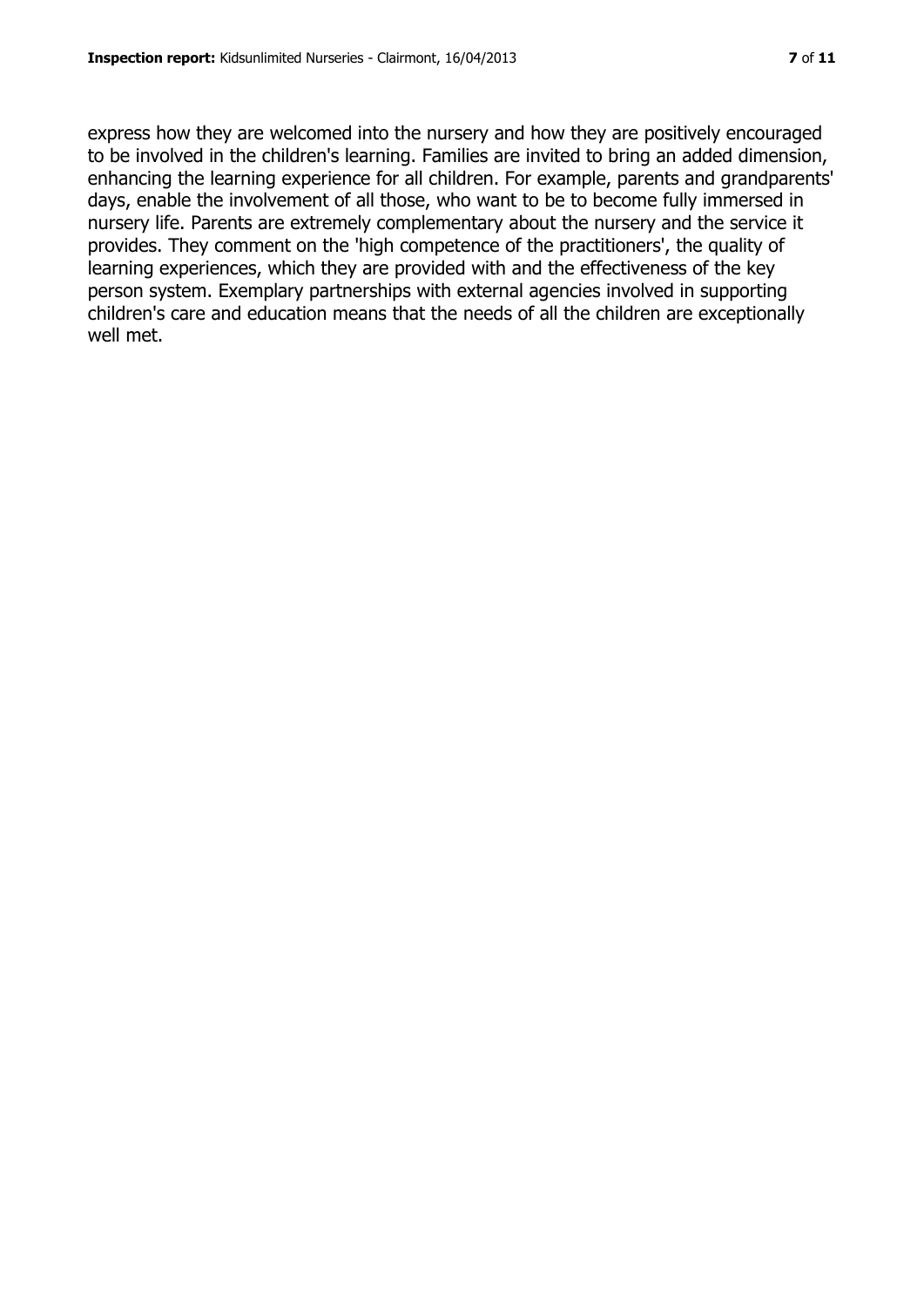# **What inspection judgements mean**

# **Registered early years provision**

| <b>Grade</b> | <b>Judgement</b> | <b>Description</b>                                                                                                                                                                                                                                                                                                                                                                 |
|--------------|------------------|------------------------------------------------------------------------------------------------------------------------------------------------------------------------------------------------------------------------------------------------------------------------------------------------------------------------------------------------------------------------------------|
| Grade 1      | Outstanding      | Outstanding provision is highly effective in meeting the needs<br>of all children exceptionally well. This ensures that children are<br>very well prepared for the next stage of their learning.                                                                                                                                                                                   |
| Grade 2      | Good             | Good provision is effective in delivering provision that meets<br>the needs of all children well. This ensures children are ready<br>for the next stage of their learning.                                                                                                                                                                                                         |
| Grade 3      | Satisfactory     | Satisfactory provision is performing less well than expectations<br>in one or more of the key areas. It requires improvement in<br>order to be good.                                                                                                                                                                                                                               |
| Grade 4      | Inadequate       | Provision that is inadequate requires significant improvement<br>and/or enforcement action. The provision is failing to give<br>children an acceptable standard of early years education and/or<br>is not meeting the safeguarding and welfare requirements of<br>the Early Years Foundation Stage. It will be inspected again<br>within 12 months of the date of this inspection. |
| Met          |                  | The provision has no children on roll. The inspection judgement<br>is that the provider continues to meet the requirements for<br>registration.                                                                                                                                                                                                                                    |
| Not met      |                  | The provision has no children on roll. The inspection judgement<br>is that the provider does not meet the requirements for<br>registration.                                                                                                                                                                                                                                        |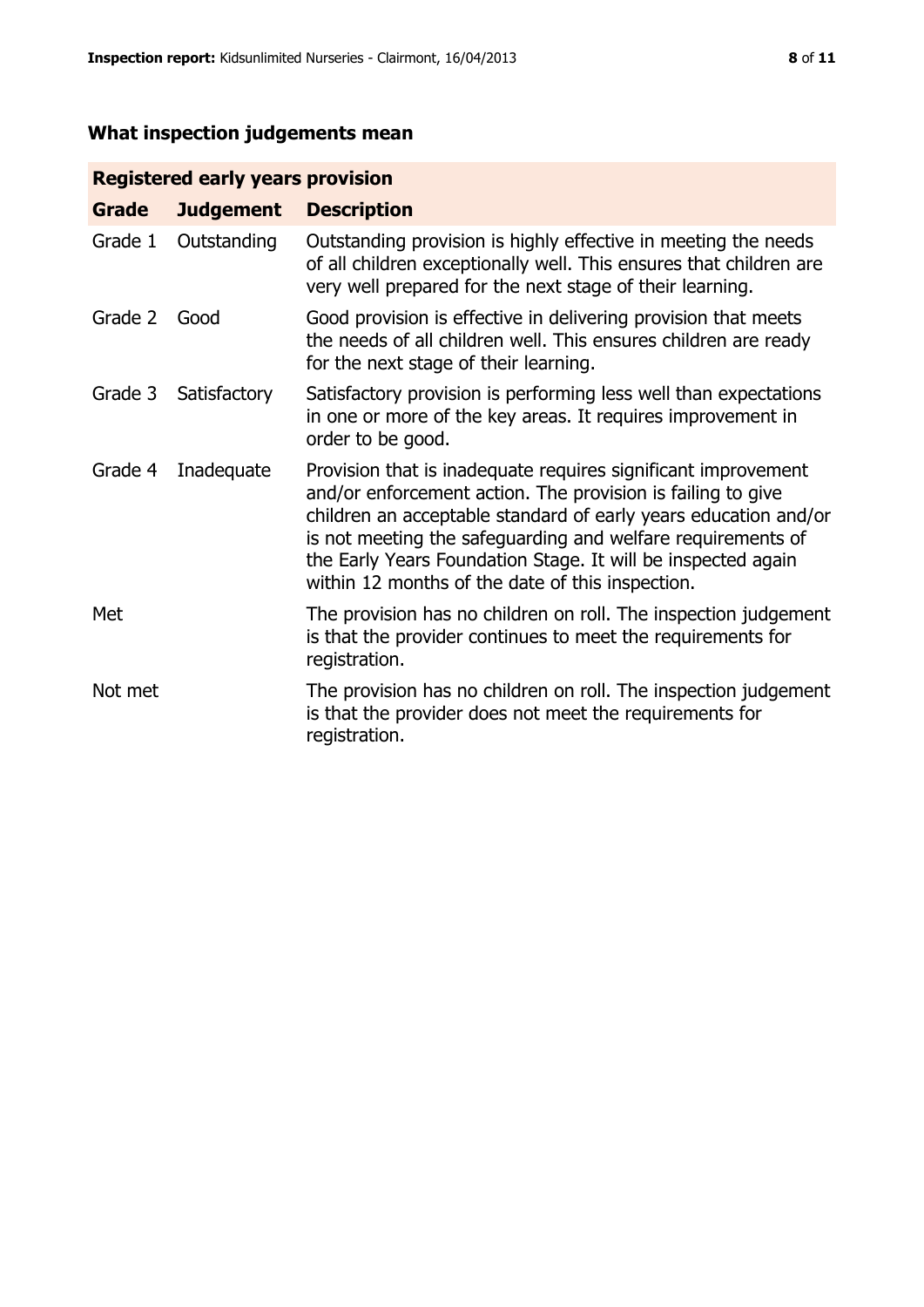# **Inspection**

This inspection was carried out by Ofsted under sections 49 and 50 of the Childcare Act 2006 on the quality and standards of provision that is registered on the Early Years Register. The registered person must ensure that this provision complies with the statutory framework for children's learning, development and care, known as the Early Years Foundation Stage.

# **Setting details**

| Unique reference number       | EY240139                 |
|-------------------------------|--------------------------|
| <b>Local authority</b>        | <b>Cheshire East</b>     |
| <b>Inspection number</b>      | 908900                   |
| <b>Type of provision</b>      |                          |
| <b>Registration category</b>  | Childcare - Non-Domestic |
| <b>Age range of children</b>  | $0 - 5$                  |
| <b>Total number of places</b> | 96                       |
| Number of children on roll    | 107                      |
| <b>Name of provider</b>       | Kidsunlimited Limited    |
| Date of previous inspection   | 16/07/2010               |
| <b>Telephone number</b>       | 01625 548 352            |

Any complaints about the inspection or the report should be made following the procedures set out in the guidance *'Complaints procedure: raising concerns and making complaints* about Ofsted', which is available from Ofsted's website: www.ofsted.gov.uk. If you would like Ofsted to send you a copy of the guidance, please telephone 0300 123 4234, or email enquiries@ofsted.gov.uk.

# **Type of provision**

For the purposes of this inspection the following definitions apply:

Full-time provision is that which operates for more than three hours. These are usually known as nurseries, nursery schools and pre-schools and must deliver the Early Years Foundation Stage. They are registered on the Early Years Register and pay the higher fee for registration.

Sessional provision operates for more than two hours but does not exceed three hours in any one day. These are usually known as pre-schools, kindergartens or nursery schools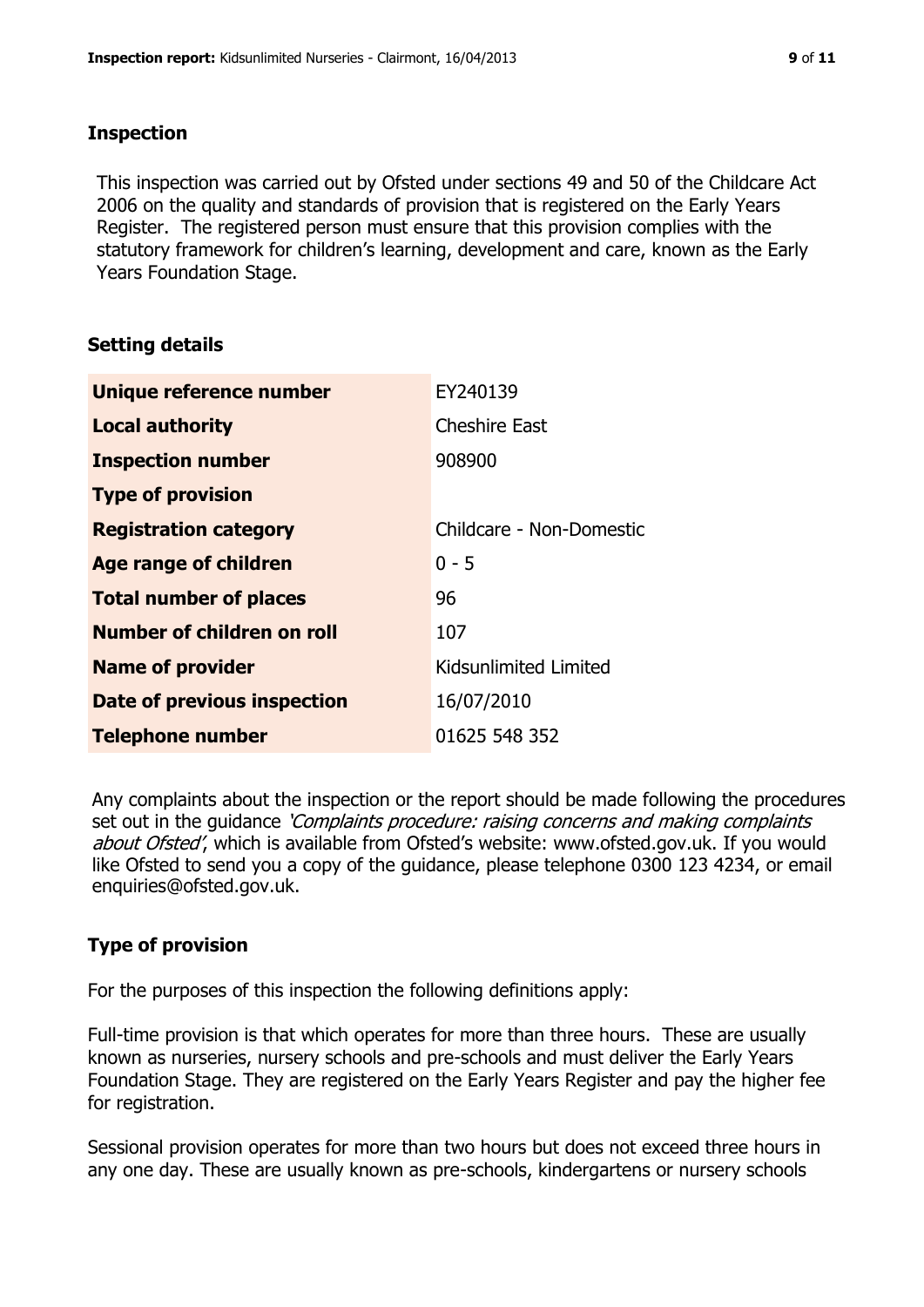and must deliver the Early Years Foundation Stage. They are registered on the Early Years Register and pay the lower fee for registration.

Childminders care for one or more children where individual children attend for a period of more than two hours in any one day. They operate from domestic premises, which are usually the childminder's own home. They are registered on the Early Years Register and must deliver the Early Years Foundation Stage.

Out of school provision may be sessional or full-time provision and is delivered before or after school and/or in the summer holidays. They are registered on the Early Years Register and must deliver the Early Years Foundation Stage. Where children receive their Early Years Foundation Stage in school these providers do not have to deliver the learning and development requirements in full but should complement the experiences children receive in school.